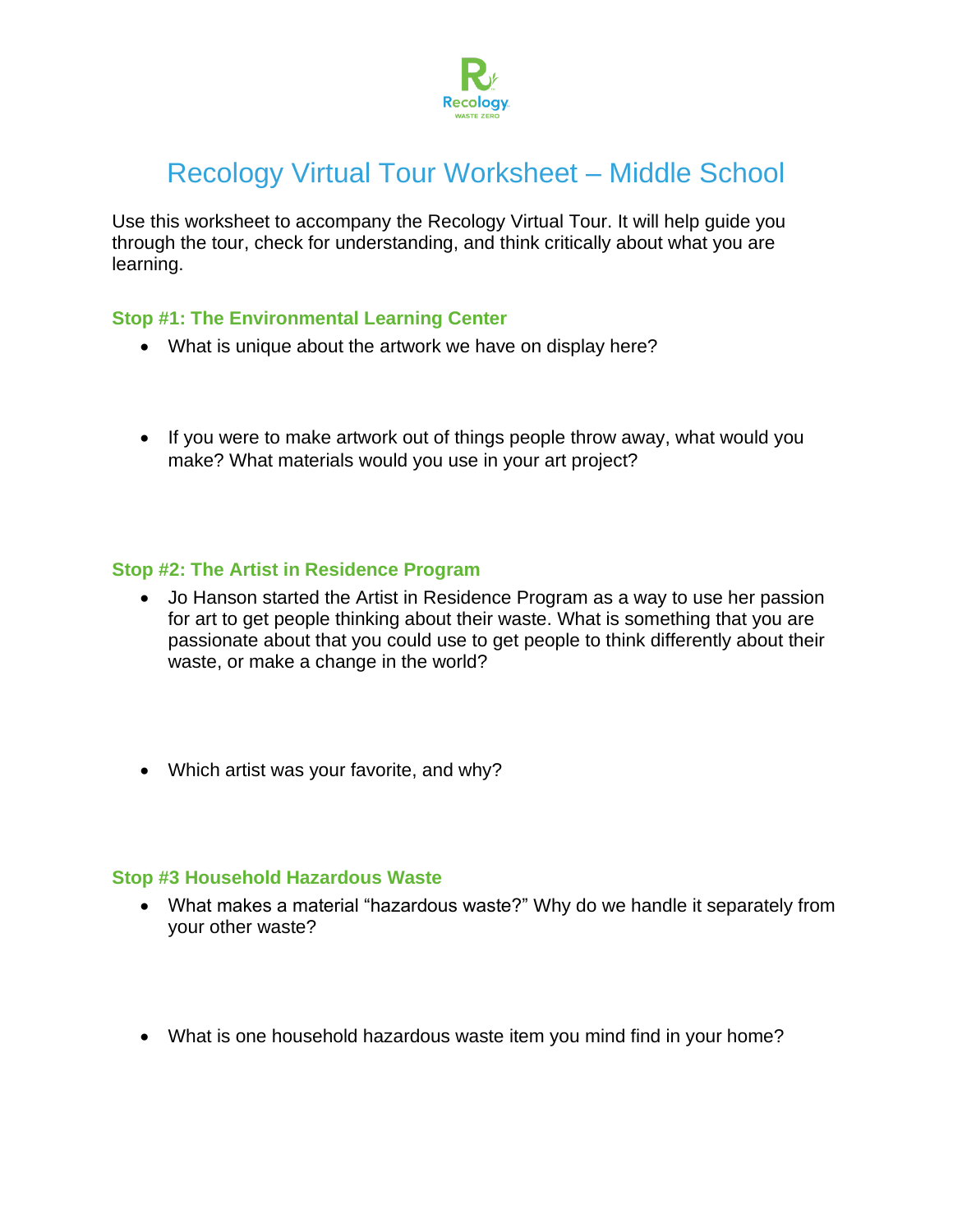

## **Stop #4: Organics Wing**

- Why is compost different from regular soil?
- What two things are added to compost piles to help with decomposition?
- What makes compost a "circular" system? Do you still think it would be circular if we put the food in a landfill?
- What is (at least) one benefit of compost?

# **Stop #5: Transfer Station**

- Are materials you put in the landfill bin sorted? If no, what happens if you accidentally place something recyclable or compostable in your landfill bin?
- What happens when items begin to decompose anaerobically (without oxygen)? Why is this a problem?

## **Stop #6: iMRF**

- What does iMRF stand for?
- Why do you think it is important to recycle construction and demolition materials?